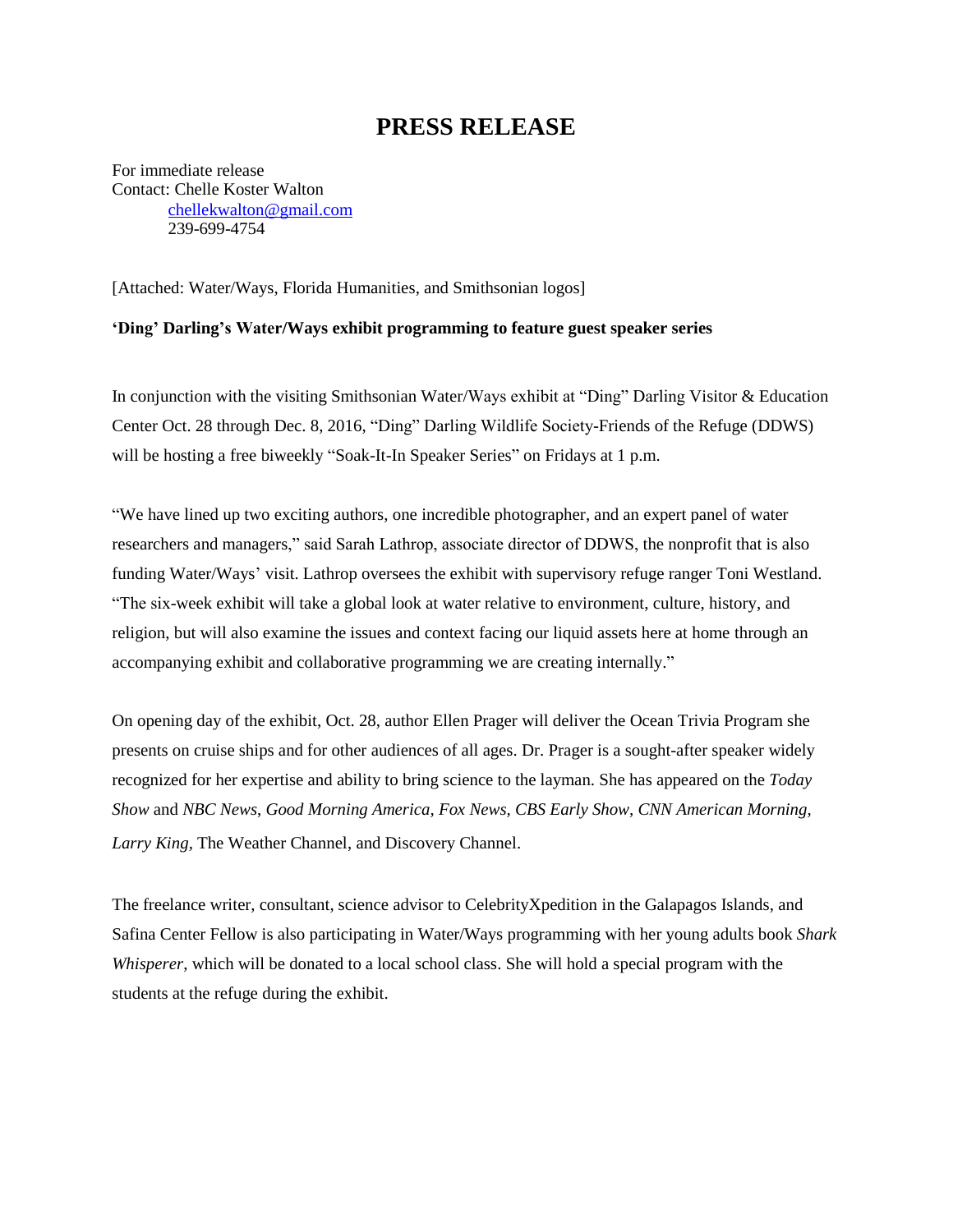Cynthia Barnett, a popular refuge lecturer, returns on Nov. 4 for a program about her book *Blue Revolution: Unmaking America's Water Crisis*. *National Geographic* called the book "elegant, inspirational, indispensable;" the *Boston Globe* named it among its Top 10 Science Books.

Award-winning Everglades photographer Mac Stone appears on Nov. 18 for an engaging presentation of his dramatic underwater and other water-related images. Throughout the Water/Ways exhibit, the refuge will display an exhibit of Stone's images in the Visitor & Education Center Auditorium.

A panel discussion titled "Water: Have We Missed the Boat?" winds up the guest speaker series on Dec. 2. DDWS board member and state co-chair of the Everglades Coalition Mike Baldwin moderates a lively, audience-interactive discussion that includes experts Mitch Hutchcraft, Southwest Florida Water Management District; Cara Capp, Everglades Restoration Program; Rae Ann Wessel, SCCF; and Jerry Lorenz, Audubon Florida.

Admission to all presentations is free but limited on a first-come basis. The schedule of lectures is listed below.

- Oct. 28 Author Ellen Prager Ocean Trivia program
- Nov. 4 Author Cynthia Barnett *Blue Revolution: Unmaking America's Water Crisis*
- Nov. 18 Nature Photographer Mac Stone Under Water in the Everglades presentation
- Dec. 2 "Water: Have We Missed the Boat?" interactive panel discussion

Also as a part of Water/Ways programming, DDWS will be showing a water-related film series, sponsored by LCEC, on Wednesdays. The Southwest Florida Fine Craft Guild is planning an artful water and nature exhibition titled "Engulfed" during the event, and an exhibit of water-related, historic cartoons by Jay N. "Ding" Darling will also be on display.

Special Saturday family programs, giveaways, interactive water features, and other activities are in the planning stages. On Saturday, Nov. 26, a Kids Fishing Derby will take place on the Sanibel Causeway in conjunction with the exhibit. Tarpon Bay Explorers, the refuge's recreation concession, will offer a 10 percent discount on 10 of its Saturday Nature & Sea Life cruises during Water/Ways.

"The outstanding, state-of the-art Smithsonian Water/Ways exhibit lies at the heart of an exciting, engaging six weeks of programming for kids and adults that we hope will ultimately send the message